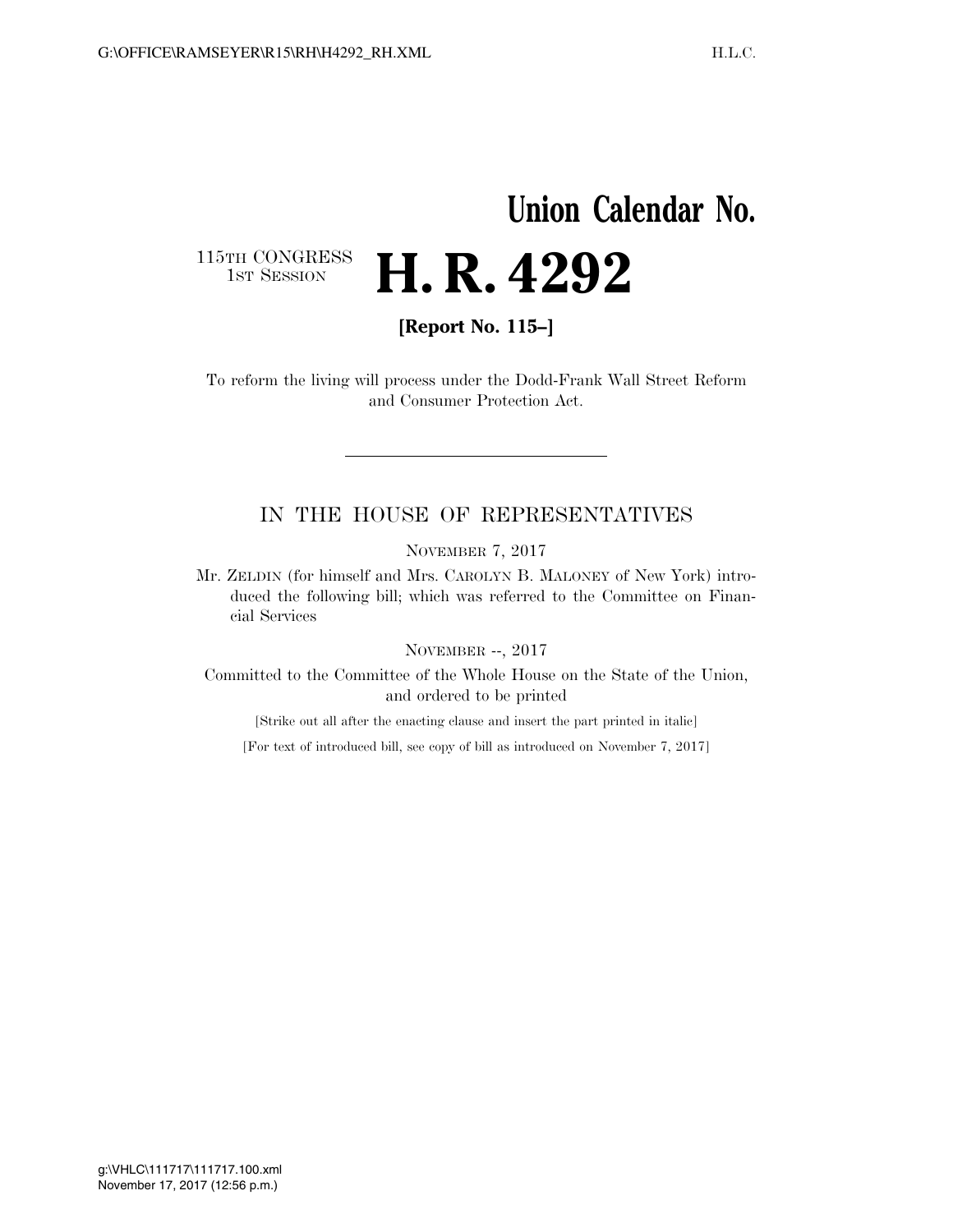## **A BILL**

To reform the living will process under the Dodd-Frank Wall Street Reform and Consumer Protection Act.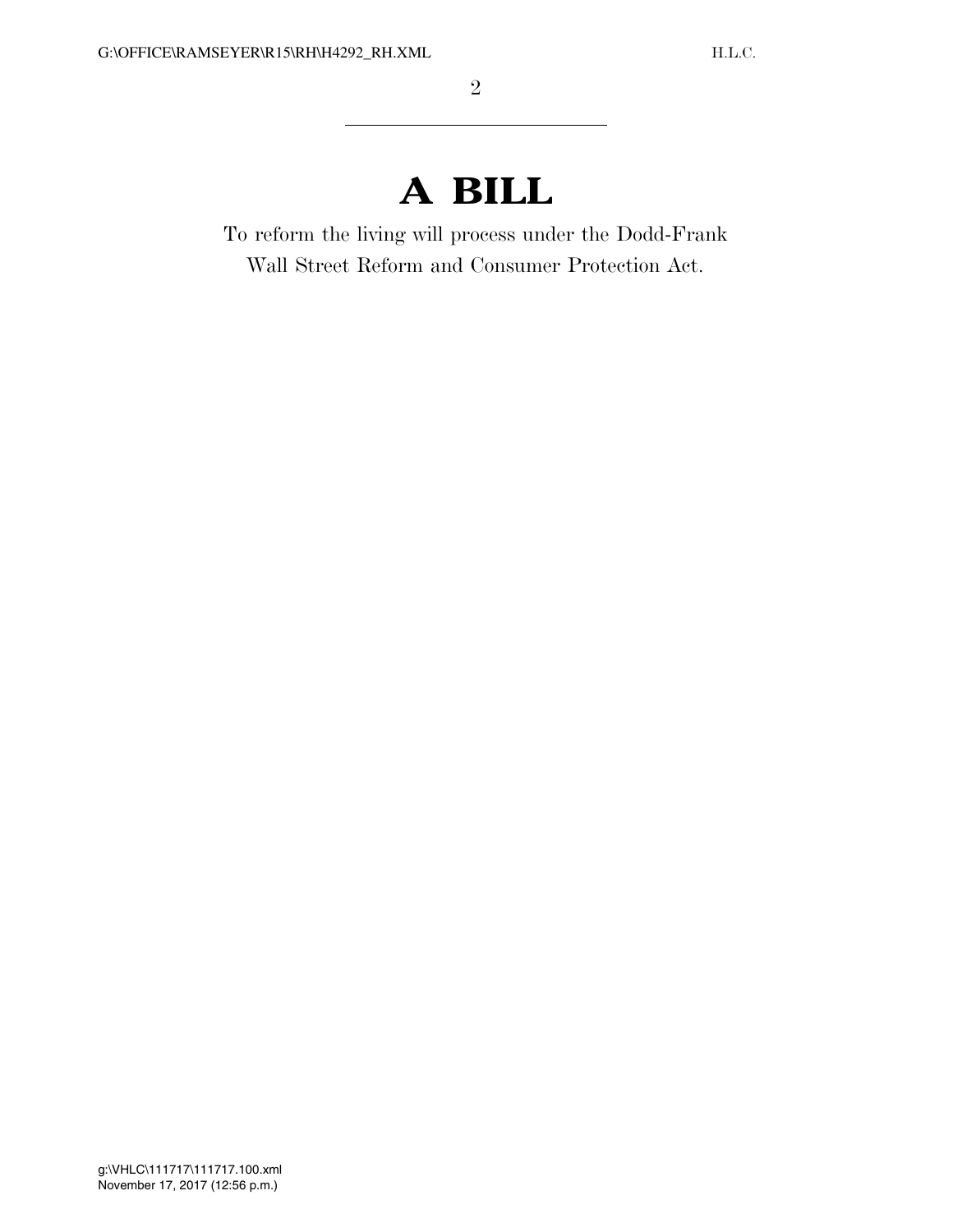| 1  | Be it enacted by the Senate and House of Representa-         |
|----|--------------------------------------------------------------|
| 2  | tives of the United States of America in Congress assembled, |
| 3  | <b>SECTION 1. SHORT TITLE.</b>                               |
| 4  | This Act may be cited as the "Financial Institution"         |
| 5  | Living Will Improvement Act of 2017".                        |
| 6  | <b>SEC. 2. LIVING WILL REFORMS.</b>                          |
| 7  | (a) IN GENERAL.—Section 165(d) of the Dodd-Frank             |
| 8  | Wall Street Reform and Consumer Protection Act (12           |
| 9  | U.S.C. 5365 $(d)$ ) is amended—                              |
| 10 | $(1)$ in paragraph $(1)$ , by striking "periodically"        |
| 11 | and inserting "every 2 years"; and                           |
| 12 | $(2)$ in paragraph $(3)$ —                                   |
| 13 | $(A)$ by striking "The Board" and inserting                  |
| 14 | <i>the following:</i>                                        |
| 15 | "(A) IN GENERAL.—The Board";                                 |
| 16 | (B) by striking "shall review" and inserting                 |
| 17 | the following: "shall—                                       |
| 18 | $"(i)$ review";                                              |
| 19 | $(C)$ by striking the period and inserting ";                |
| 20 | $and$ "; and                                                 |
| 21 | $(D)$ by adding at the end the following:                    |
| 22 | "(ii) not later than the end of the $6$ -                    |
| 23 | month period beginning on the date the                       |
| 24 | company submits the resolution plan, pro-                    |
| 25 | vide feedback to the company on such plan.                   |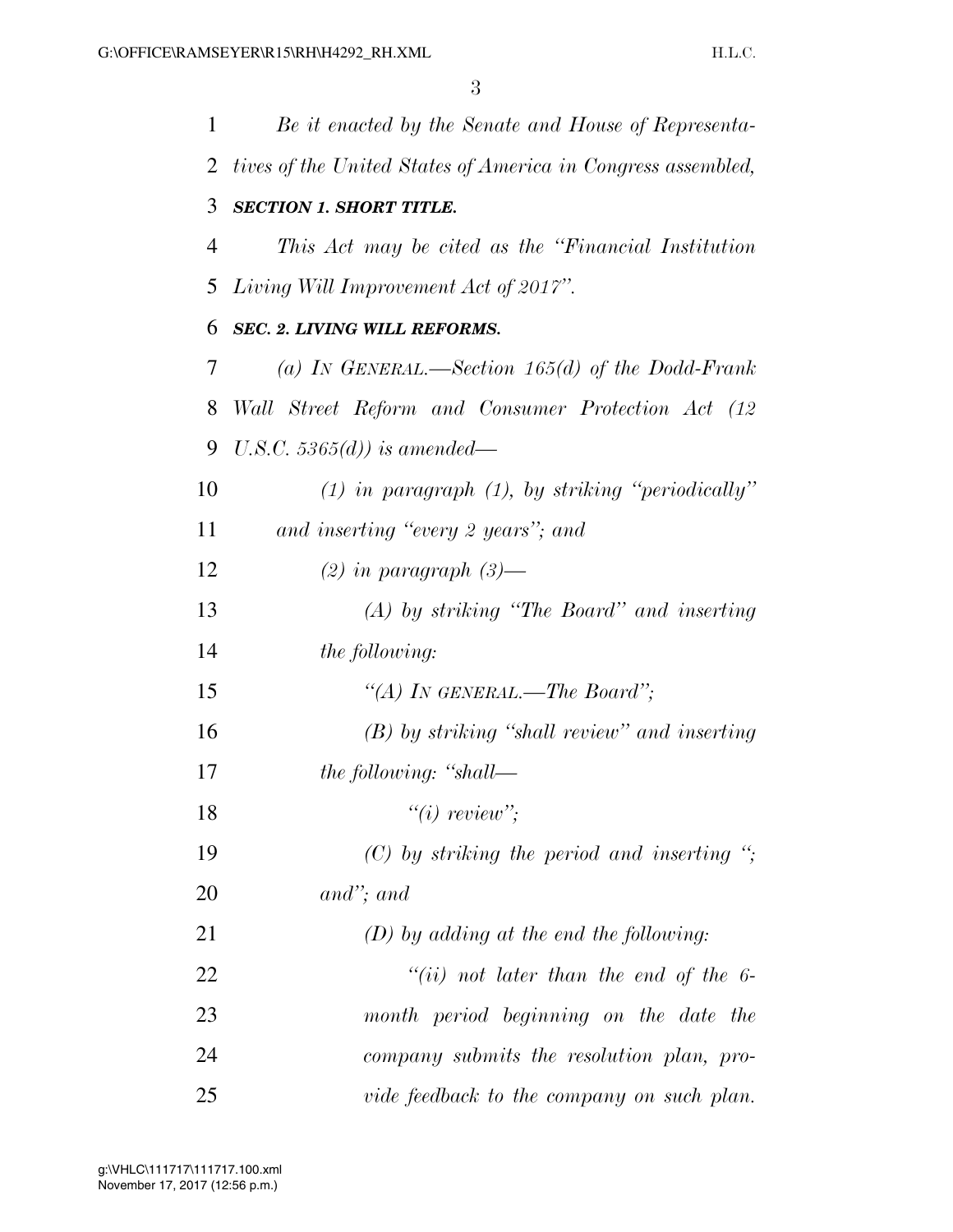| $\mathbf{1}$   | "(B) DISCLOSURE OF ASSESSMENT FRAME-                   |
|----------------|--------------------------------------------------------|
| $\overline{2}$ | WORK.—The Board of Governors and the Cor-              |
| 3              | poration shall publicly disclose the assessment        |
| $\overline{4}$ | framework that is used to review information           |
| 5              | under this paragraph.".                                |
| 6              | (b) TREATMENT OF OTHER RESOLUTION PLAN RE-             |
| 7              | QUIREMENTS.-                                           |
| 8              | $(1)$ IN GENERAL.—With respect to an appro-            |
| 9              | priate Federal banking agency that requires a bank-    |
| 10             | ing organization to submit to the agency a resolution  |
| 11             | plan not described under section $165(d)$ of the Dodd- |
| 12             | Frank Wall Street Reform and Consumer Protection       |
| 13             | $Act-$                                                 |
| 14             | $(A)$ the respective agency shall ensure that          |
| 15             | the review of such resolution plan is consistent       |
| 16             | with the requirements contained in the amend-          |
| 17             | ments made by this Act;                                |
| 18             | $(B)$ the agency may not require the submis-           |
| 19             | sion of such a resolution plan more often than         |
| 20             | every 2 years; and                                     |
| 21             | $(C)$ paragraphs $(6)$ and $(7)$ of such section       |
| 22             | $165(d)$ shall apply to such a resolution plan.        |
| 23             | (2) DEFINITIONS.—For purposes of this sub-             |
| 24             | section:                                               |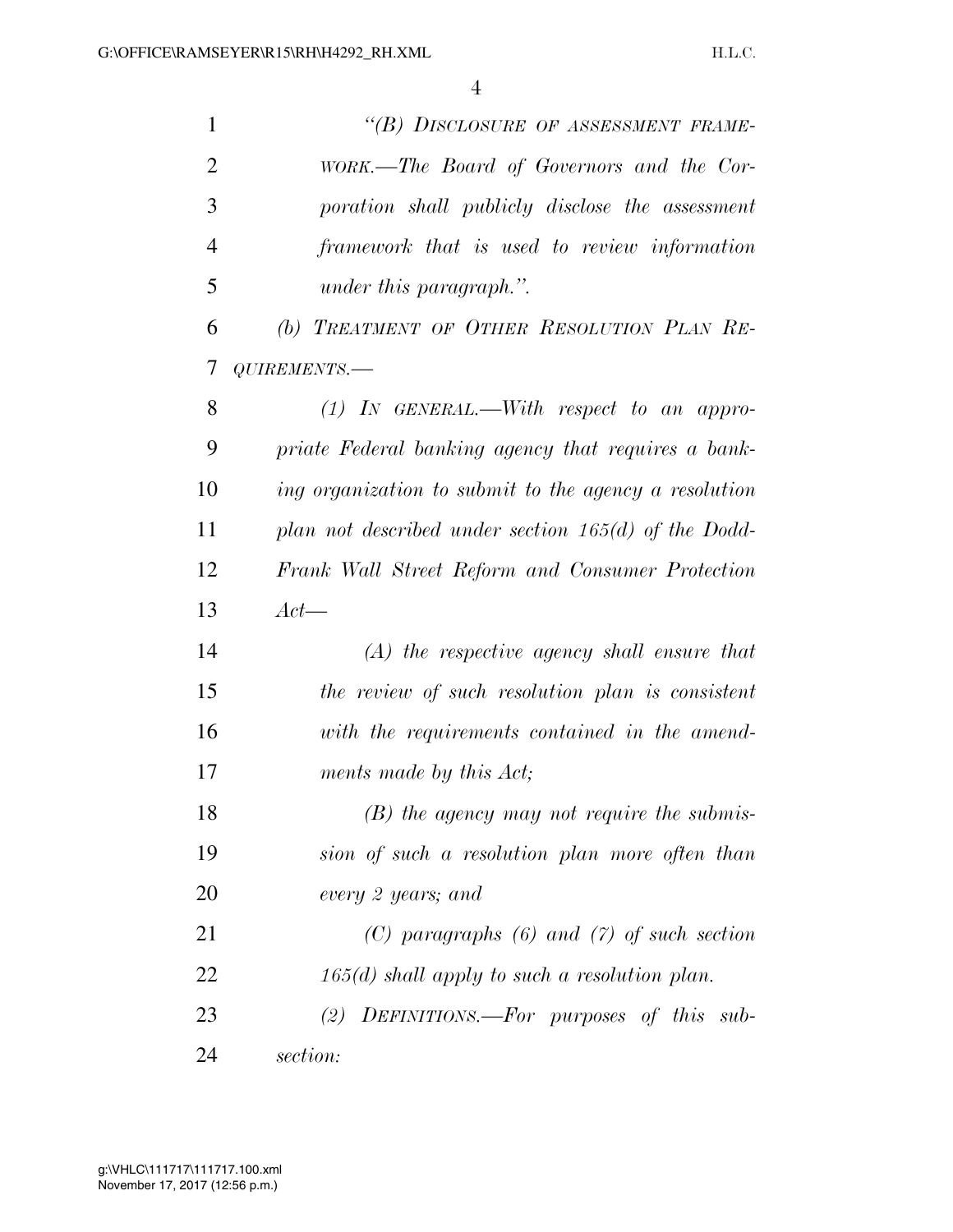| $\mathbf{1}$   | (A) APPROPRIATE FEDERAL BANKING AGEN-         |
|----------------|-----------------------------------------------|
| $\overline{2}$ | CY.—The term "appropriate Federal banking     |
| 3              | agency'                                       |
| $\overline{4}$ | $(i)$ has the meaning given such term         |
| 5              | under section 3 of the Federal Deposit In-    |
| 6              | surance Act; and                              |
| $\overline{7}$ | (ii) means the National Credit Union          |
| 8              | Administration, in the case of an insured     |
| 9              | credit union.                                 |
| 10             | (B) BANKING ORGANIZATION.—The term            |
| 11             | "banking organization" means—                 |
| 12             | $(i)$ an insured depository institution;      |
| 13             | $(ii)$ an insured credit union;               |
| 14             | $(iii)$ a depository institution holding      |
| 15             | company;                                      |
| 16             | $(iv)$ a company that is treated as a         |
| 17             | bank holding company for purposes of sec-     |
| 18             | tion 8 of the International Banking Act;      |
| 19             | and                                           |
| 20             | $(v)$ a U.S. intermediate holding com-        |
| 21             | pany established by a foreign banking orga-   |
| 22             | nization pursuant to section 252.153 of title |
| 23             | 12, Code of Federal Regulations.              |
| 24             | $(C)$ INSURED CREDIT UNION.—The term          |
| 25             | "insured credit union" has the meaning given  |